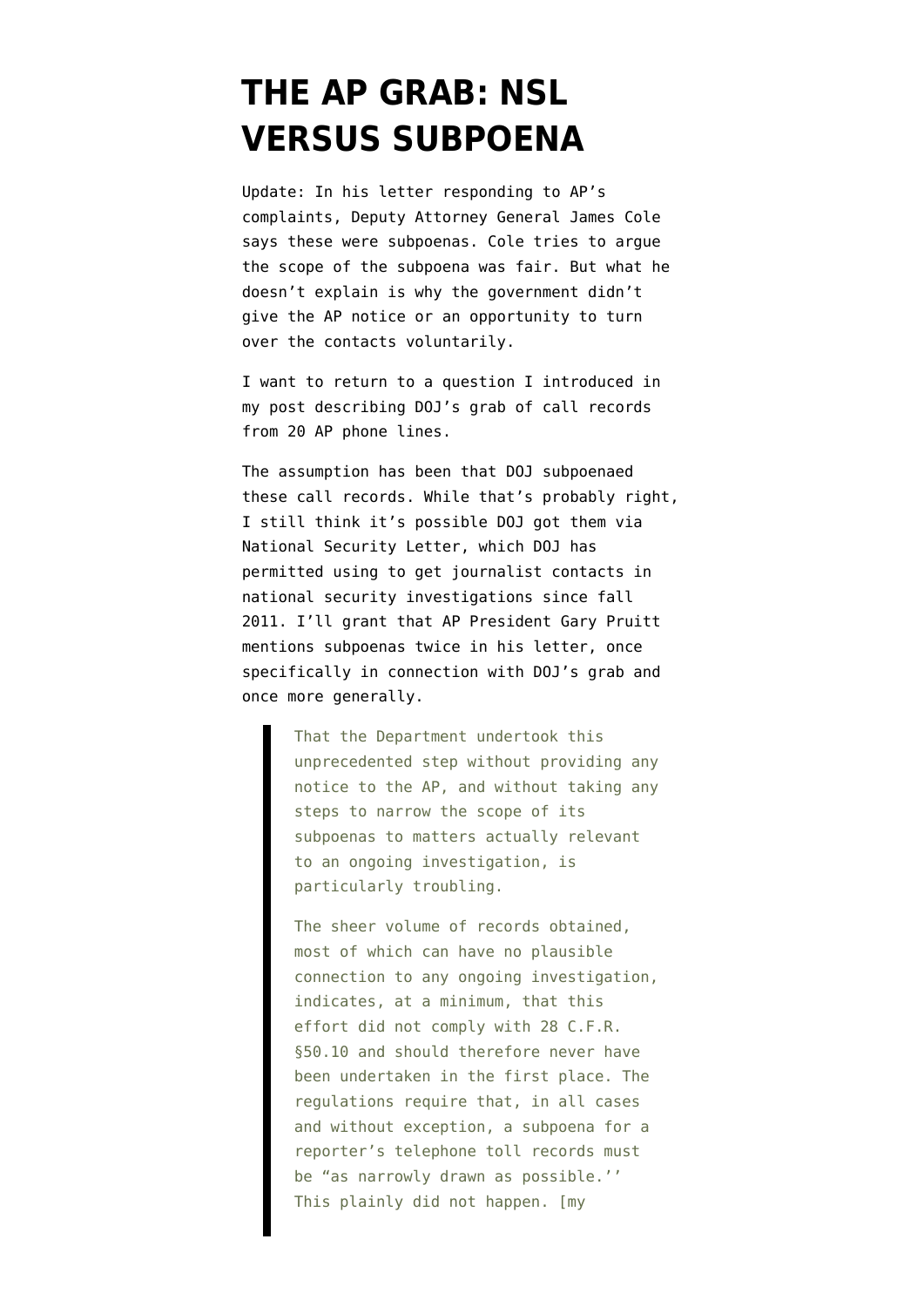## emphasis]

But the entire point of Pruitt's letter is to call attention to the way in which DOJ did not honor the spirit of its media guidelines, which are tied to subpoenas, not NSLs. That's what the Domestic Investigations and Operations Guide says explicitly ([PDF 166\)](http://www.emptywheel.net/wp-content/uploads/2011/12/111015-DIOG-03-of-03.pdf) when it talks about using NSLs with journalists: when using NSLs, the rules don't apply.

> Department of Justice policy with regard to the issuances of subpoenas for telephone toll records of members of the news media is found at 28 C.F.R. § 50.10. The regulation concerns only grand jury subpoenas, not National Security Letters (NSLs) or administrative subpoenas. (The regulation requires Attorney General approval prior to the issuance of a grand jury subpoena for telephone toll records of a member of the news media, and when such a subpoena is issued, notice must be given to the news media either before or soon after such records are obtained.) The following approval requirements and specific procedures apply for the issuance of an NSL for telephone toll records of members of the news media or news organizations. [my emphasis]

For a variety of reasons, I think it possible the AP doesn't actually know how DOJ got its reporters' contact information. And thus far, the most compelling argument ([one Julian Sanchez](https://twitter.com/normative/status/334096202276671489) [made](https://twitter.com/normative/status/334096202276671489)) that DOJ used a subpoena is that they did ultimately disclose the grab to the AP; with NSLs they wouldn't have to do that, at least certainly not in the same time frame.

But Pruitt's emphasis is sort of why I'm interested in this question: either DOJ used a subpoena and in so doing implicitly claims several things about its investigation, or DOJ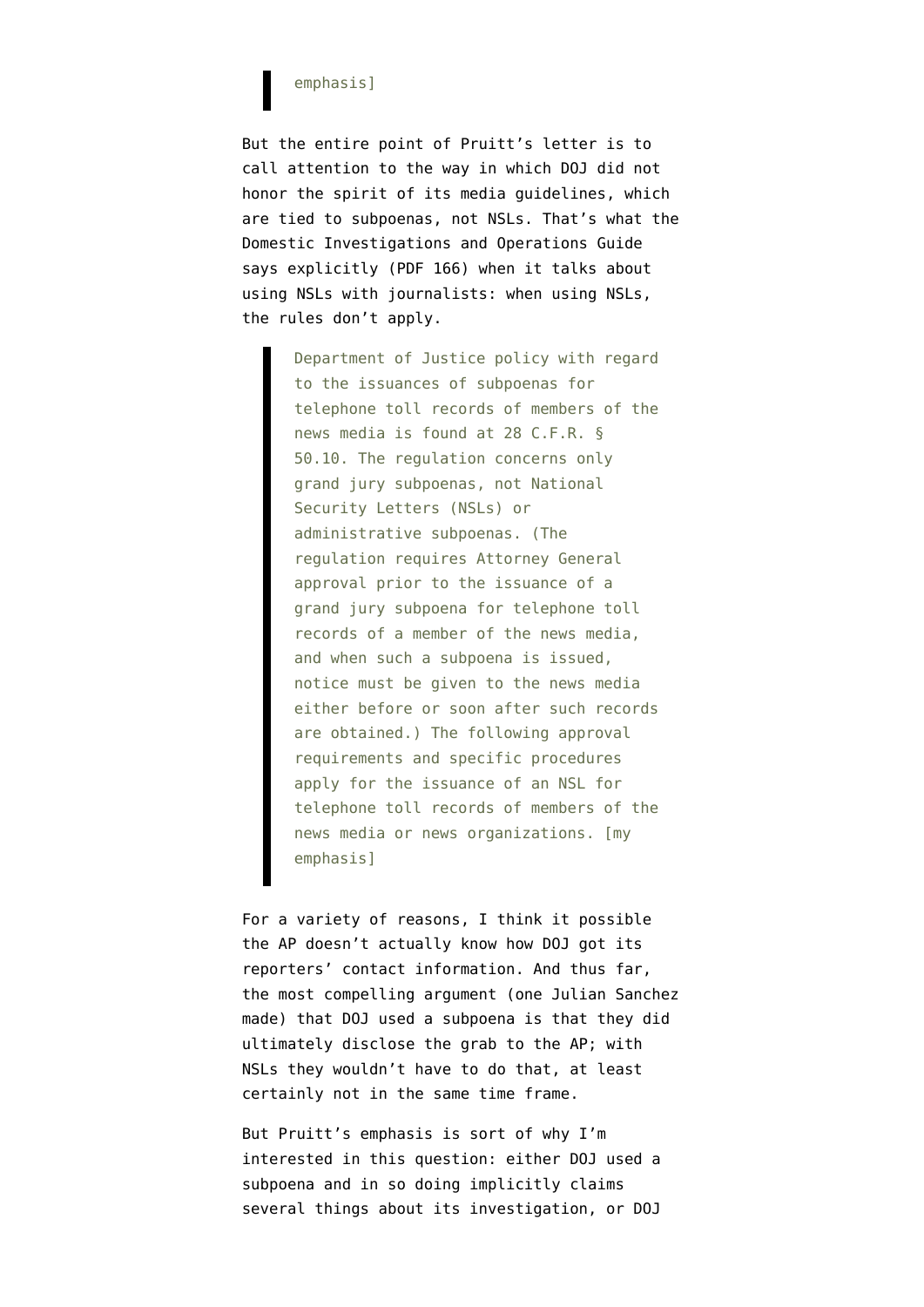used an NSL as a way to bypass all those requirements (and use this as a public test case of broad new self-claimed authorities). Both could accomplish the same objective — getting call records with a gag order — but each would indicate something different about how they're approaching this investigation.

Here are DOJ's [own regulations](http://www.law.cornell.edu/cfr/text/28/50.10) about when and how they can subpoena a journalist or his call records. Some pertinent parts are:

> (b) All reasonable attempts should be made to obtain information from alternative sources before considering issuing a subpoena to a member of the news media, and similarly all reasonable alternative investigative steps should be taken before considering issuing a subpoena for telephone toll records of any member of the news media.

> (d) Negotiations with the affected member of the news media shall be pursued in all cases in which a subpoena for the telephone toll records of any member of the news media is contemplated where the responsible Assistant Attorney General determines that such negotiations would not pose a substantial threat to the integrity of the investigation in connection with which the records are sought. Such determination shall be reviewed by the Attorney General when considering a subpoena authorized under paragraph (e) of this section.

> (g)(1) There should be reasonable ground to believe that a crime has been committed and that the information sought is essential to the successful investigation of that crime. The subpoena should be as narrowly drawn as possible; it should be directed at relevant information regarding a limited subject matter and should cover a reasonably limited time period.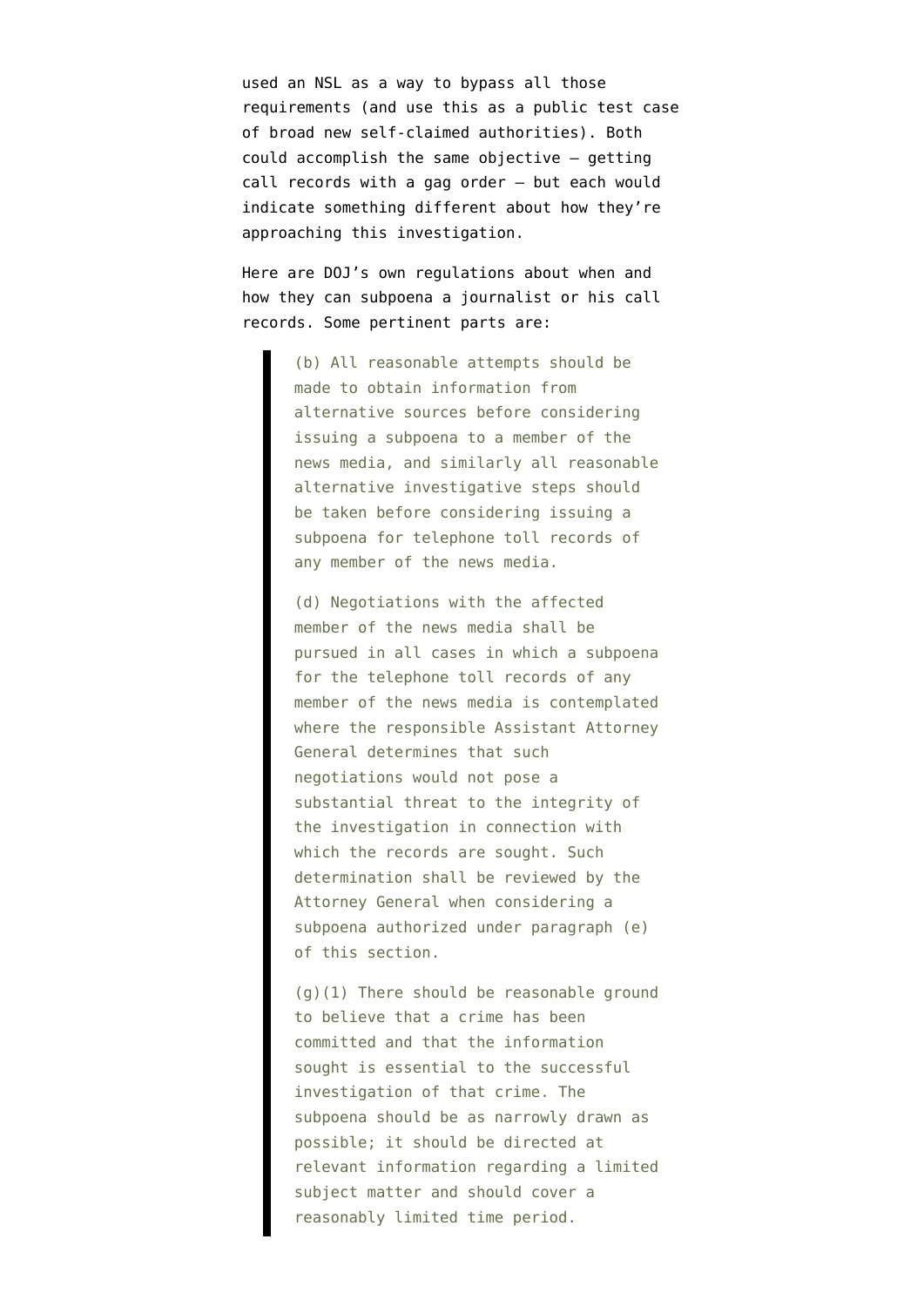(g)(3) When the telephone toll records of a member of the news media have been subpoenaed without the notice provided for in paragraph (e)(2) of this section, notification of the subpoena shall be given the member of the news media as soon thereafter as it is determined that such notification will no longer pose a clear and substantial threat to the integrity of the investigation. In any event, such notification shall occur within 45 days of any return made pursuant to the subpoena, except that the responsible Assistant Attorney General may authorize delay of notification for no more than an additional 45 days. [my emphasis]

US Attorney Ronald Machen [statement](https://twitter.com/ryanjreilly/status/334051939597811712/photo/1) about the grab largely echoes those parts of the regulations (though somehow he forgot to mention that "subpoenas should be as narrowly drawn as possible").

> We take seriously our obligations to follow all applicable laws, federal regulations, and Department of Justice policies when issuing subpoenas for phone records of media organizations. Those regulations require us to make every reasonable effort to obtain information through alternative means before even considering a subpoena for the phone records of a member of the media. We must notify the media organization unless doing so would pose a substantial threat to the integrity of the investigation. Because we value the freedom of the press, we are always careful and deliberative in seeking to strike the right balance between the public interest in the free flow of information and the public interest in the fair and effective administration of our criminal laws.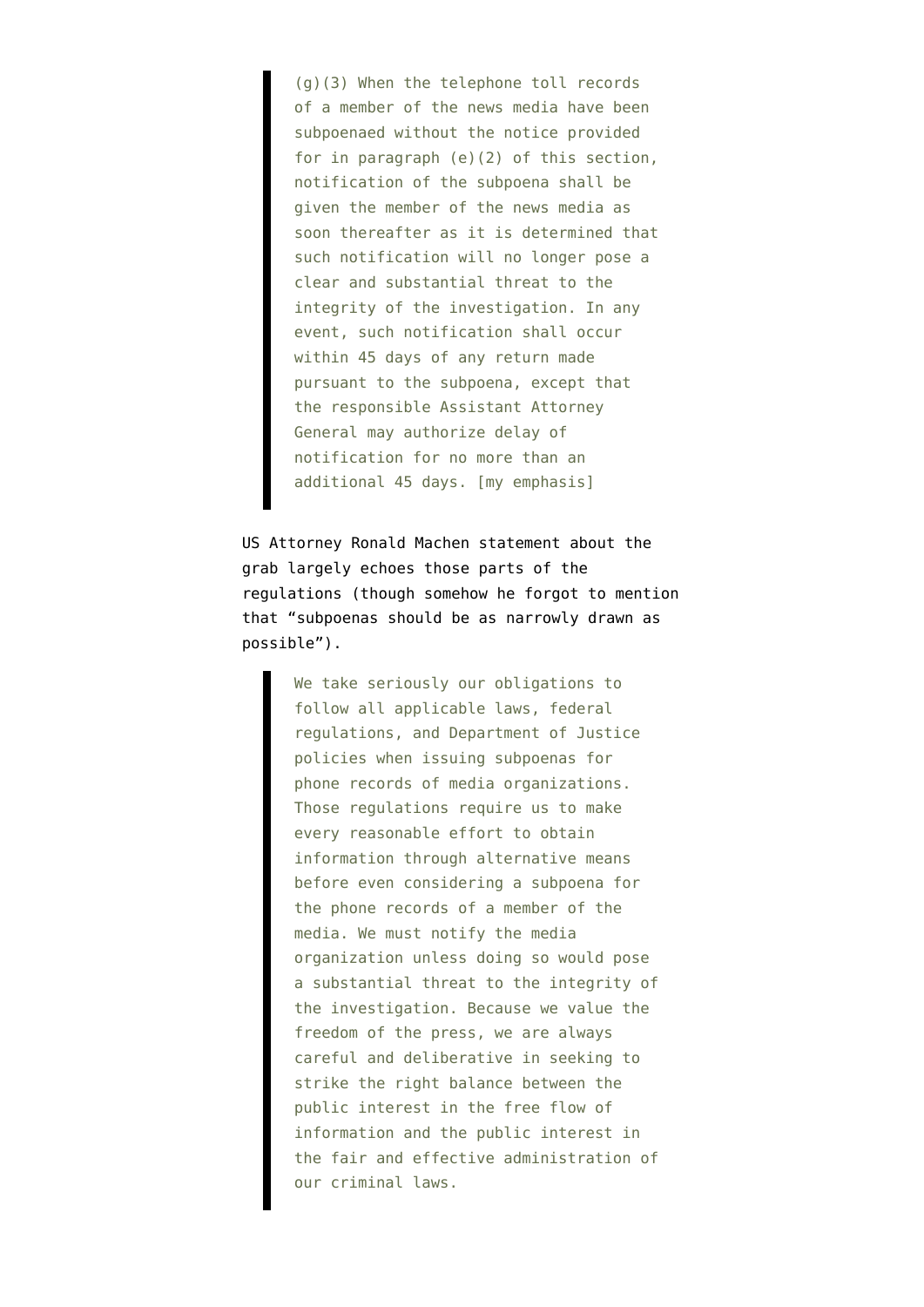So either DOJ used an NSL, which would give them a longer gag, fewer express limits on the scope of the request, and zero expectation of giving notice beforehand (in addition, obtaining NSLs from journalists in national security cases doesn't appear to require Attorney General signoff). In which case Machen is playing the same kind of word games the DIOG plays, acknowledging there are regulations the spirit of which DOJ appears to have violated.

Or Machen maintains the following about the grab:

- DOJ has already checked the US person call records of the people known to be read into the UndieBomb plot and not found any obviously calls or emails implicating the journalists involved in the story and either hasn't been able to access or hasn't found any obvious clues in the potential Saudi, Yemeni, and British people read into the operation (note, some Saudis were on the record on this within days and Yemenis also appear to have leaked it).
- Notifying the AP that DOJ was going to go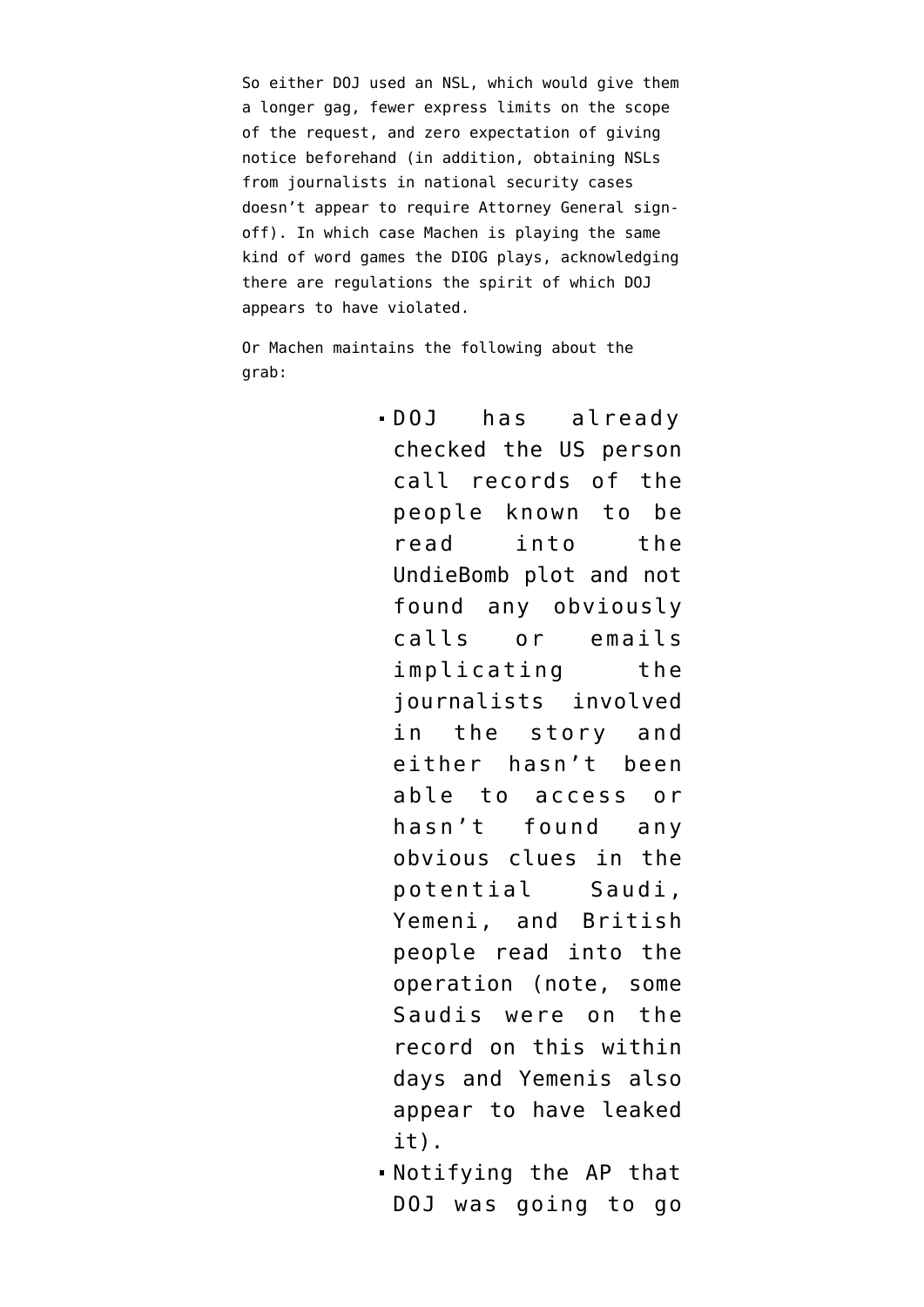get journalist contact information for two months, in an investigation that has been widely publicized for an entire year, would pose some threat to the investigation. Normally, such a claim is usually based on the premise that revealing the investigation at all would alert the targets who would otherwise not know about it, but that's obviously not what's going on here, because this has been one of the most public leak investigations in recent years.

For some reason, DOJ needed call records for a total of 20 AP lines including some of the journalists' personal lines for two full months, in spite of the requirement of a narrow scope.

It's these three claims — claims which DOJ used to make the request they did and in so doing effectively expose all the work these 6 journalists as well as those working on the other lines grabbed — that make this grab so outrageous (even ignoring that John Brennan, who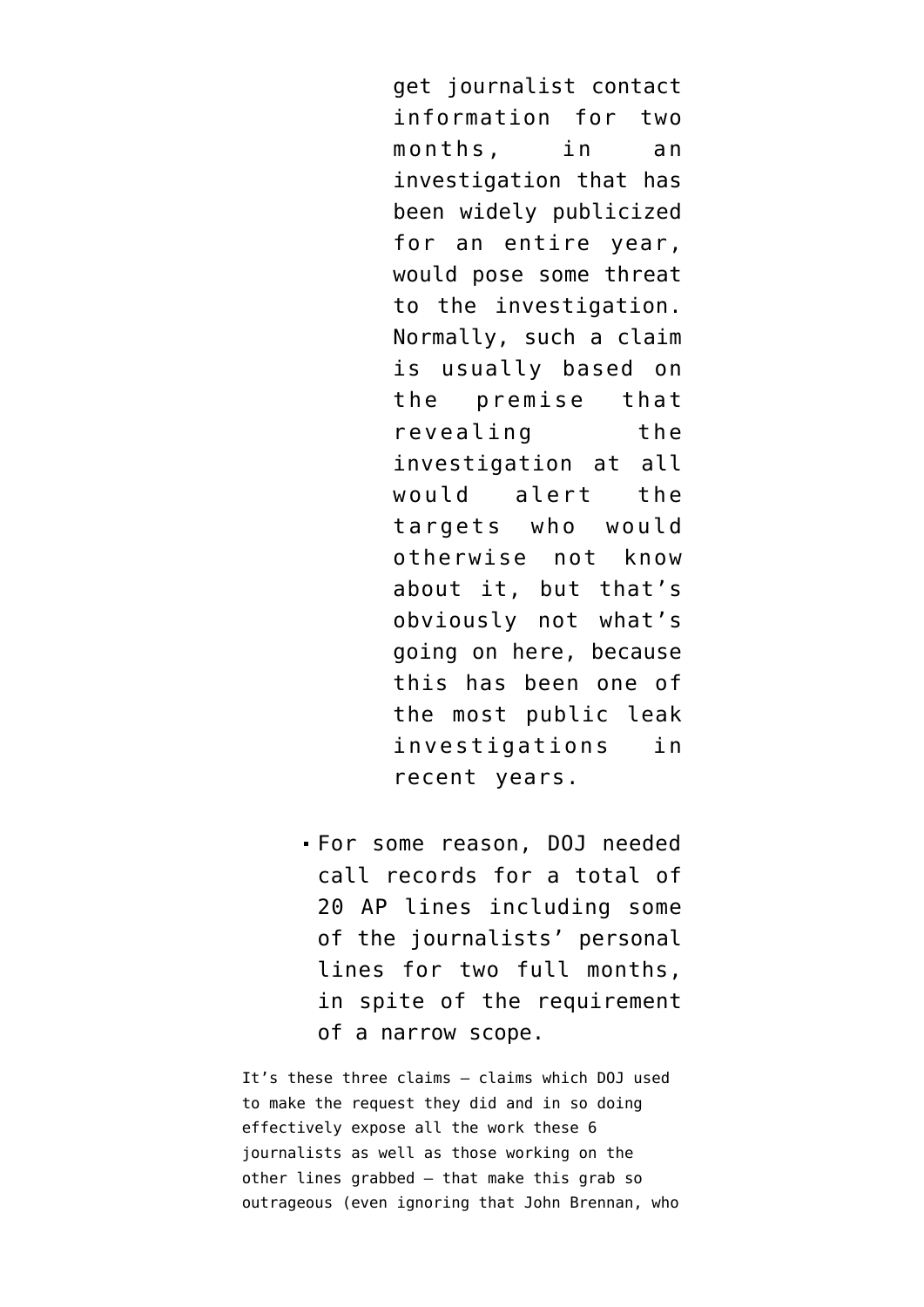leaked the worst part of this story, was subsequently made CIA Director, and even ignoring that White House was going to release the information AP did the following day). While it's possible that the AP's sources for the story used adequate operational security such that DOJ couldn't find any record of contact, it's much harder to believe that DOJ couldn't have negotiated with the AP and that DOJ needed all the phone lines of the AP — unless they were looking for something far more broad than just the UndieBomb 2.0 story.

Which brings me to another thing I've been thinking about: jurisdiction. After Eric Holder told Congress last January he had assigned the US Attorneys to conduct this and the StuxNet leak investigation based on some kind of jurisdiction, I [asked](http://www.emptywheel.net/2012/06/12/why-isnt-neil-macbride-investigating-the-alleged-undiebomb-2-0-leak/) why he'd appoint Ronald Machen, the US Attorney for DC, to investigate an alleged leak of a CIA operation, especially since as someone known to be very close to Holder, Machen raises more conflict-of-interest issues than Eastern District of VA's US Attorney, Neil MacBride, would.

> *CIA thwarted a plot!!!* the headlines read, until it became clear that it was really a Saudi investigation and it wasn't a plot but a sting. Yet the CIA was definitely involved, at least according to all the reporting on the story. And the US Attorney from EDVA–Neil MacBride–would have a jurisdiction over CIA issues that is just as strong as the US Attorney from MD's jurisdiction over NSA investigations.

These spooky agencies like keeping their investigations close to home.

So why didn't Holder include MacBride in the dog-and-pony show last week?

There are several possibilities, all curious: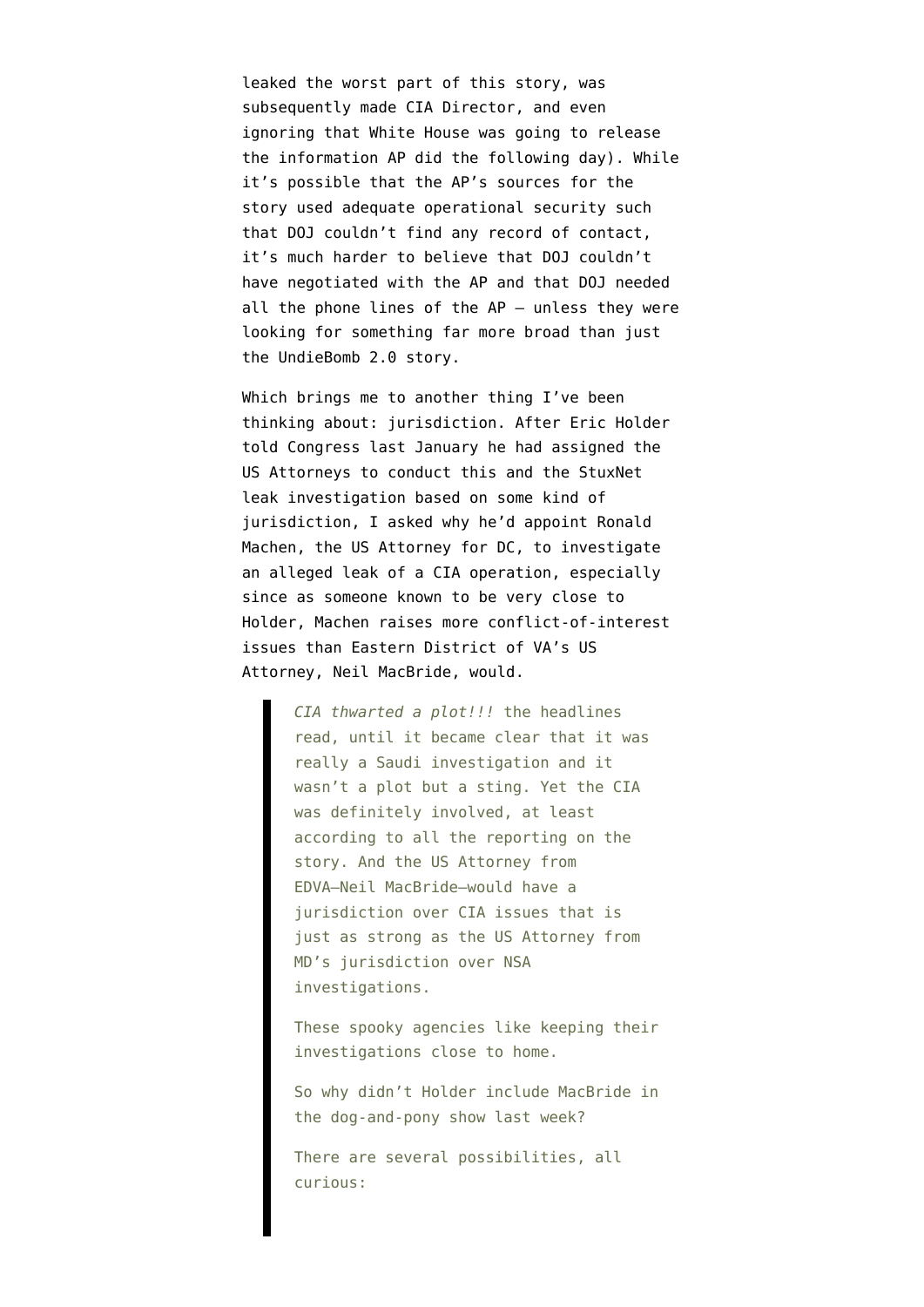- *FBI has reason to believe the main leak did come from John Brennan's conference call with Richard Clarke and Fran Fragos Townsend, which he placed from the White House*
- *The op wasn't run out of CIA after all, but was instead liaised with the Saudis through the NSC or State*
- *The story never really existed, and the Saudis just fed us the story of an UndieBomb to give an excuse to start bombing insurgents in Yemen*

Maybe there's some entirely different, completely bureaucratically boring explanation. But Holder's comment about district based selection (he didn't use the word jurisdiction, though) suggests it should have been logical for MacBride to take the lead on UndieBomb 2.0. But he isn't.

Why not?

But now I've got another theory as to why Holder had Machen, not MacBride, investigate this case: I suspect DOJ believes the DC Circuit will look more favorably on expansive readings of subpoenaing journalists than the 4th Circuit.

After all, Jeffrey Sterling's leak prosecution under Leonie Brinkema has largely stalled, in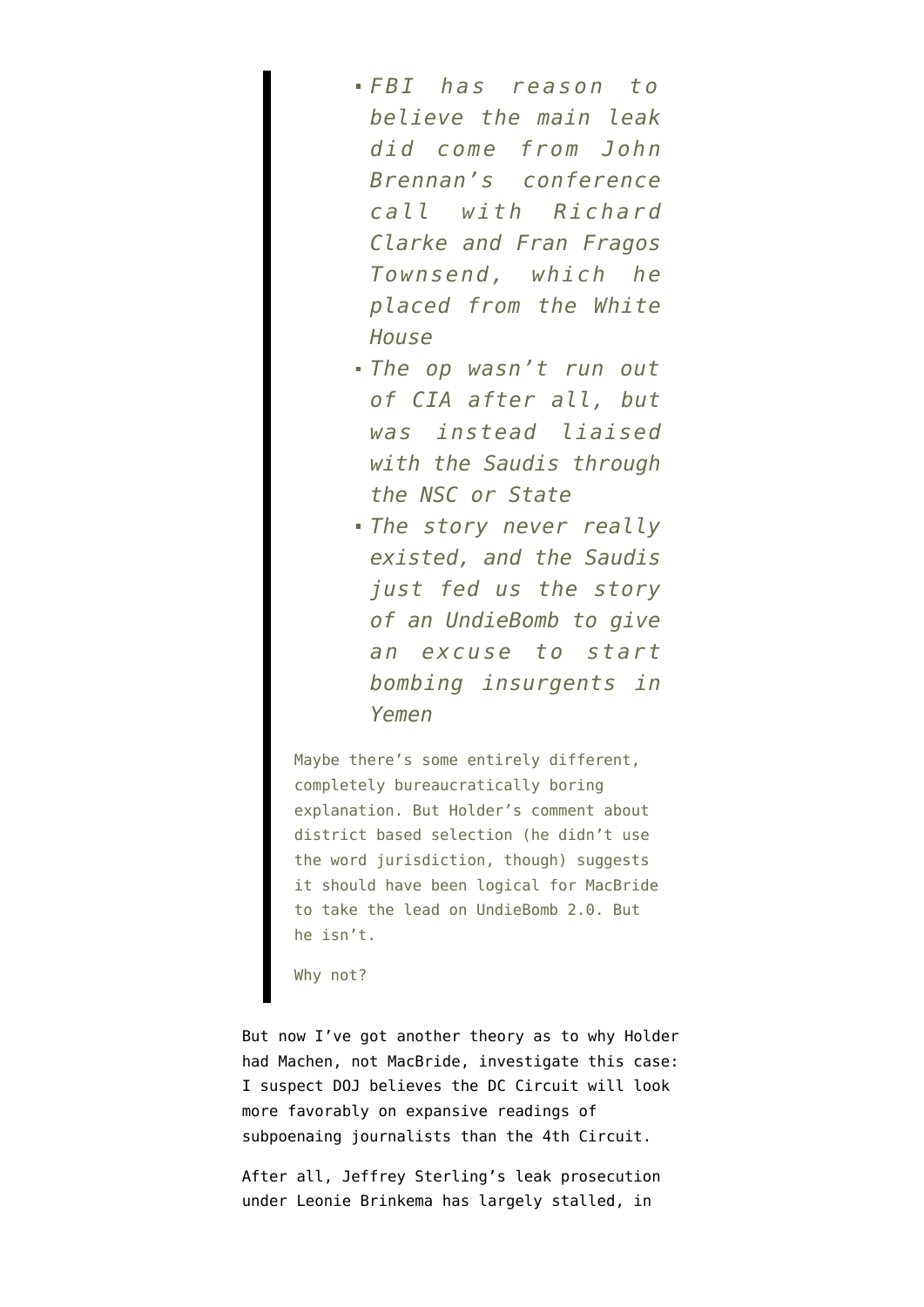part because the government appealed her ruling that James Risen was entitled to a qualified reporter's privilege, one which hadn't been overcome, particularly given the government's unwillingness to call other spooky witnesses to testify. We're still waiting on the decision regarding that subpoena, but [at a hearing almost](http://www.nytimes.com/2012/05/19/us/politics/appeals-panel-weighs-press-rights-in-case-involving-reporter-james-risen.html) [exactly a year ago,](http://www.nytimes.com/2012/05/19/us/politics/appeals-panel-weighs-press-rights-in-case-involving-reporter-james-risen.html) the judges showed some skepticism to DOJ claims.

> At least two members of a three-judge federal appeals court panel appeared to express some skepticism on Friday about prosecutors' request that they overturn a district judge's order protecting a journalist from being forced to identify his confidential sources in the trial of a former Central Intelligence Agency officer.

## [snip]

One judge, Roger Gregory, sharply criticized prosecutors' contention that the Constitution offers no special protection to a reporter who is a witness to a particular type of crime: the unauthorized disclosure of government secrets to that very reporter by an official.

"The king always wants to suppress what they are doing — that is what is troubling," said Judge Gregory, who stressed what he portrayed as the "public interest" in knowing about government misconduct that led the framers of the Constitution to write the First Amendment.

In DC, meanwhile, I believe the most recent decision is the one that forced Judy Miller to testify in the Scooter Libby case. That ruling, too, recognized a qualified reporters privilege, one that Pat Fitzgerald managed to overcome by showing the efforts he had made to find out how Libby leaked Valerie Plame's identity to Miller,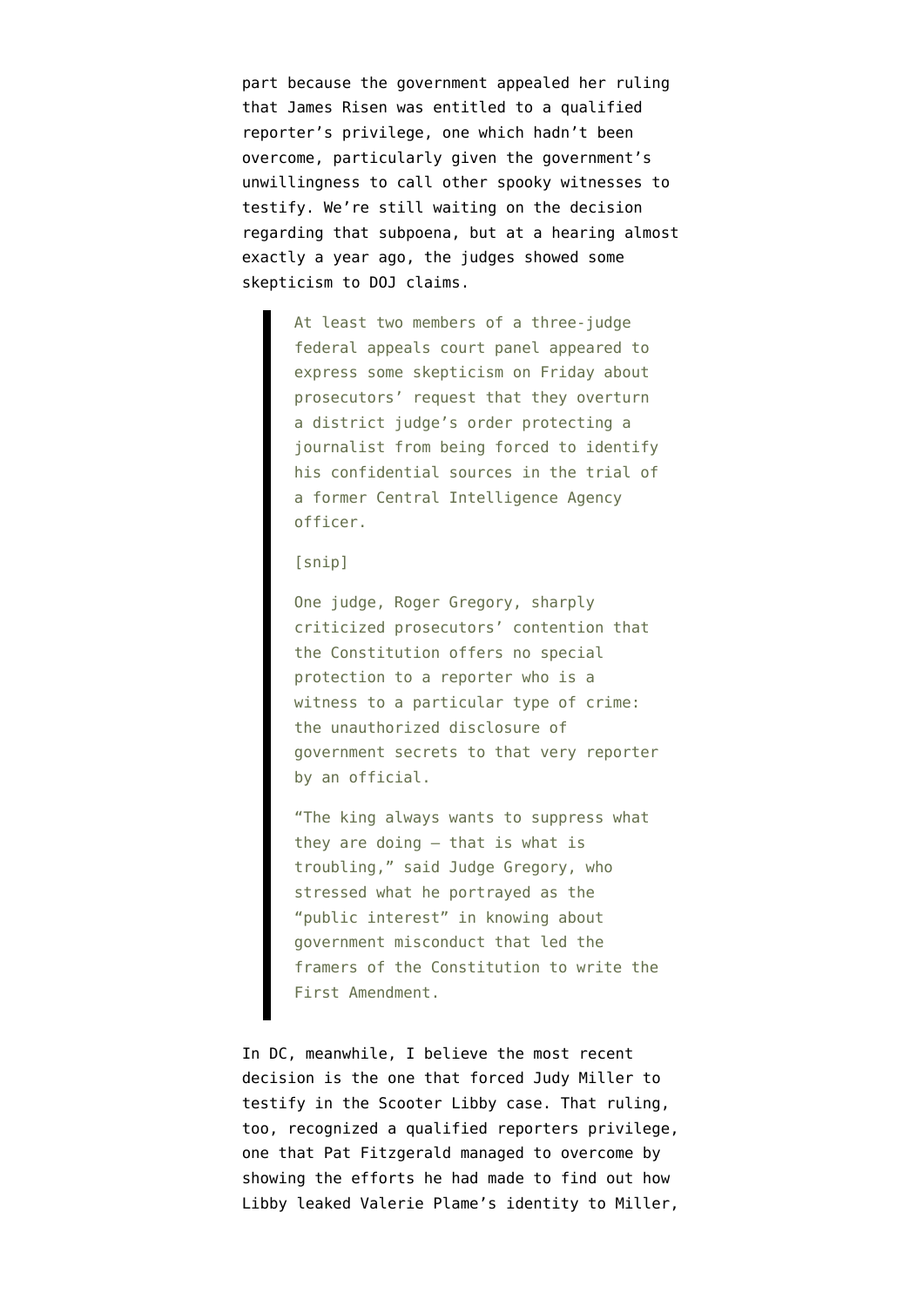and showing the gravity of the possibility that the Vice President was ordering his aides to out spies like this. If that standard were applied in this case, I suspect the shoddiness of Machen's current claims would mean the government would fail too; DOJ just hasn't done the work Fitzgerald did to shore up the case for needing this contact info, and DOJ also got far more than it appears they needed.

However, the DC Circuit has gotten more conservative in the last 9 years (in part because Obama hasn't prioritized nominating and confirming a few non-radical right judges to the court), which makes it more likely any appeal of this would go before a panel of judges with a great fondness for unfettered Executive Branch authority.

Janice Rogers Brown, I suspect, would froth at the opportunity to help the Obama Administration establish a broad new standard for accessing journalist contacts.

I expect this grab to be reviewed by the courts, once AP figures out what DOJ did and what recourse they now have to put the reporter privacy genie back in the bottle. Ronald Machen is going to have to explain why, in an investigation everyone in the national security field knew about, negotiating with the AP would have damaged the investigation (unless [they were](http://www.emptywheel.net/2013/05/13/a-full-two-month-period-that-covers-john-brennans-entire-drone-propaganda-campaign/) [after sources for other known AP articles,](http://www.emptywheel.net/2013/05/13/a-full-two-month-period-that-covers-john-brennans-entire-drone-propaganda-campaign/) I suspect the answer to that is quite simple: because DOJ knew they might lose and in any case would be greatly held up by the legal challenge). DOJ may lose that fight in any case, but I suspect they stand a much better chance in the DC Circuit than the 4th Circuit.

I suspect DOJ will have a hard time defending the legitimacy of this grab in any case (which is different from defending its legality). But one reason I'm still not convinced they made this grab using a subpoena is that their legal case might actually be better if they used an NSL than if they used a subpoena (though using NSLs might well expose the use of them more